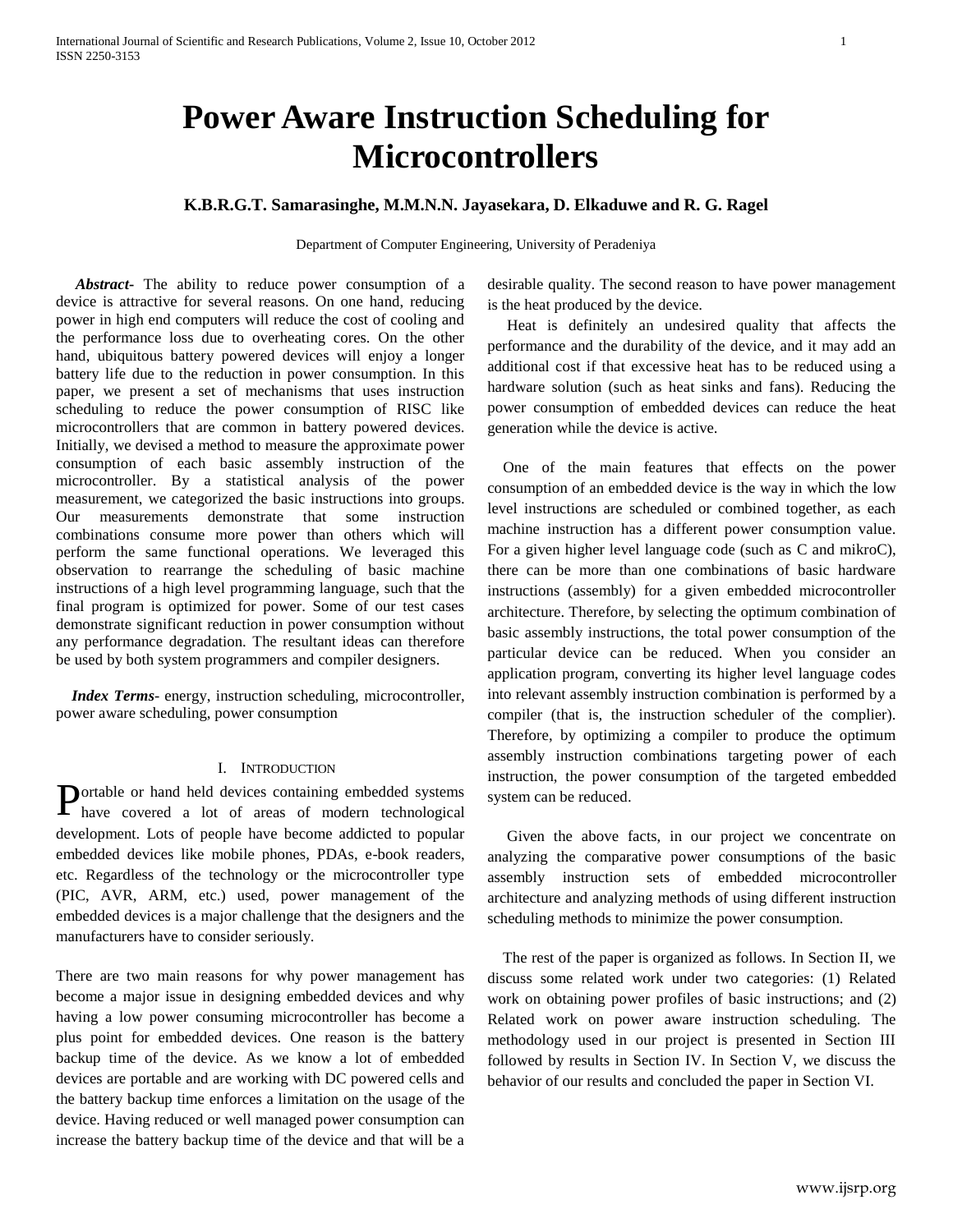#### II. RELATED WORK

 There are a large amount of researches which have considered power consumption of the microcontroller systems, instruction scheduling for power optimization and power profiles of assembly instructions.

# *A. Related work on obtaining power profiles of basic instructions:*

Many researches have been done on power profiles and power management of microcontrollers and microprocessors.

In most of these projects, microprocessors power profiles have been presented using power/energy models based on their internal architectures. Tiwari et al. have presented the power consumption of machine instructions of Intel 486DX2, a CISC microprocessor, based on an energy model [10]. Tiwari and Lee [9] have performed a set of experiments on Fujitsu- SPARClite MB86934, a 32bit RISC microprocessor and compared the results with [10]. According to them, the power model they have used in [10] and [9] can be used for any 32 bit RISC architecture.

Russel et al. [7] has followed a different approach to obtain detailed power profiles for Intel 80960 JF [3] and Intel 80960 HD [2] microprocessors. Their method includes an energy model but also involves some measurements using a digital oscilloscope. They have also presented the power variation against the clock frequency. In our work the usage of oscilloscope for power measurement was not feasible due to low sensitivity of the device.

No work among mentioned above has measured the power consumption values of each single instruction of a microcontroller in order to obtain the power profiles of instructions of a microprocessor and most of the values presented were based on estimations and power/energy models.

Even though they have provided some values based on estimations, those values cannot be used to get a clear idea on comparative power consumption of machine instructions of microcontrollers in general. The different in our approach is that, when we are obtaining power profiles of the instructions, we take actual power consumptions through power readings of a microcontroller instruction.

### *B. Related work on Instruction Scheduling:*

When it comes to instruction scheduling of microcontrollers (or basic idea of a compiler to optimize power), there were some proposals.

The basic idea behind the work done by Steinke et al. in [8] is having a "power aware compiler" based on the energy model for ARM7TDMI-RISC microprocessor.

The authors in [6] have compared the traditional performanceoriented instruction scheduling and power-oriented instruction scheduling and based on the results they have implemented three new instruction scheduling algorithms. A cost model for the switching activities of the instruction bus for very large instructions has been presented by Lee et al. in [1]. Based on the cost model, they have implemented an instruction scheduling scheme optimized for performance. Then they have implemented two instruction scheduling algorithms to optimize the power of those instructions and compared. Kandemir et al. in [4] has presented a number of techniques for energy optimization of compilers.

We make use of the real power measurements for performing the instruction scheduling. Although we are yet to incorporate our scheduler to a compiler, we have tested our hypothesis with some smaller handwritten code snippets.

#### III. METHODOLOGY

We had two major steps in this project, first was measuring power consumption values of basic assembly instructions of a microcontroller system. The second step was testing possibilities and implementing models of minimizing power consumption using instruction scheduling. The methodologies we used for each one of them are discussed in detail below.

## *A. Measuring power consumption values of basic assembly instructions:*

We used Microchip's PIC16F877a, an eight bit microcontroller with RISC architecture for our experiments. When a program or an instruction is running in the microcontroller, the only considerable amount of power dissipation takes place on the voltage-in pin  $(V_{DD})$ . Therefore by measuring voltage levels and the input current of  $V_{DD}$  pin of the microcontroller, approximate power consumption for the running instruction can be observed.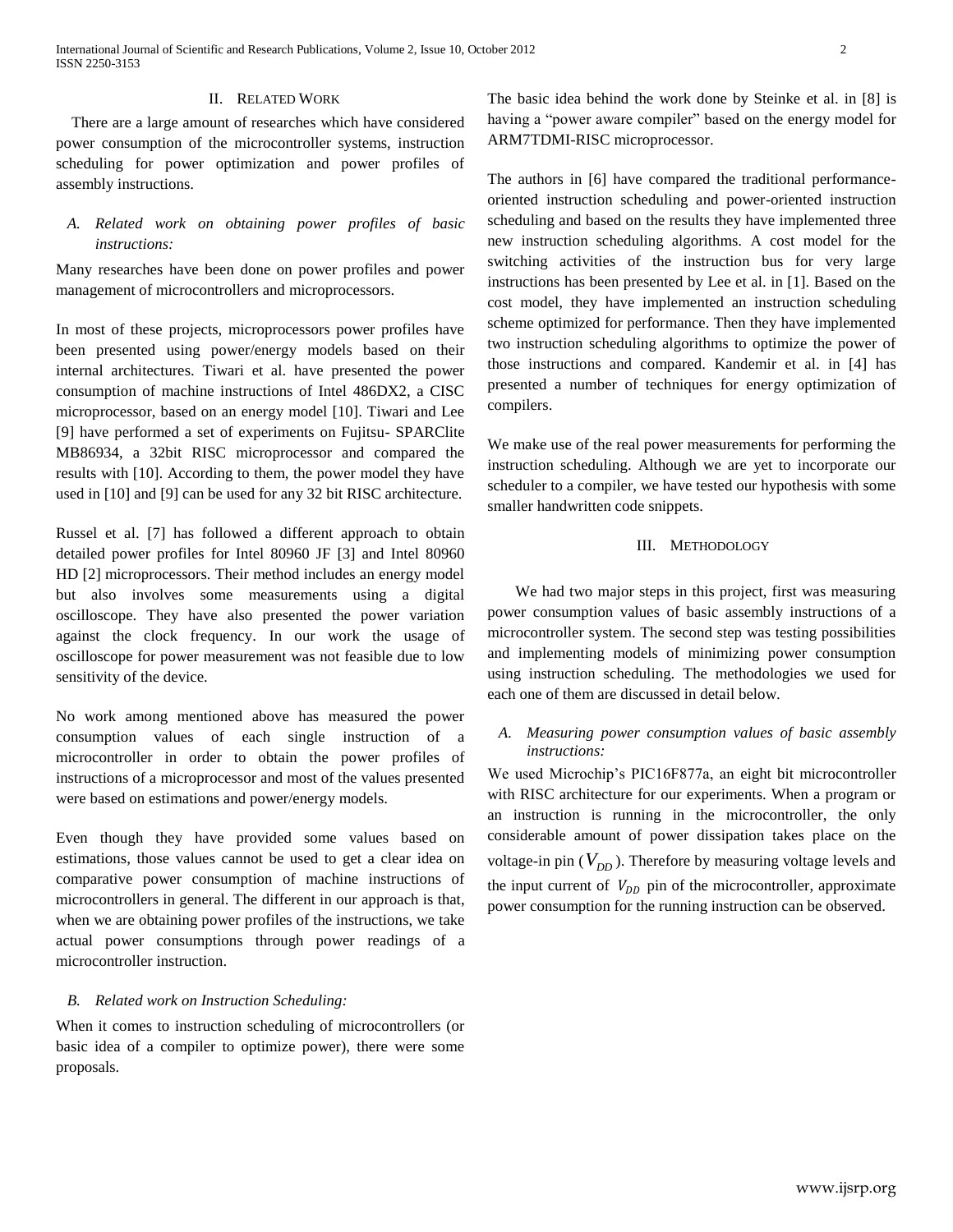

Figure 1. Model of the voltage measurement

As shown in Figure 1, when the voltage level of the voltage–in pin of the microcontroller is  $V_{DD}$  and input current is  $I_{DD}$ , the power dissipation can be given as in Equation (1).

$$
P_{dis} = V_{DD} \times I_{DD} \tag{1}
$$

The circuit in Figure 1 was used to measure values for calculating power consumption according to Equation 1. We measured the voltage drop across a shunt resister connected to the voltage- in  $(V_{DD})$  pin of the microcontroller.

According to the above measurement, the power dissipation value could be represented as in Equation (2). In this form of measurement we can eliminate the need of measuring current values.

$$
P_{dis} = \frac{(5 - V_{DD}) \times V_{DD}}{R} \tag{2}
$$

The instructions are executed in very high speed (in the domain of power measurement equipment) in the microcontroller (we used a 4 MHz clock speed in our system). Therefore, the duration of a single execution is extremely small and the power value to be measured is also very small. Even if we use measuring equipment with very high sensitivity, it will not be possible to measure the power consumption values for the execution of a single instruction. Therefore we measured the voltage values  $(V_{DD})$  by executing a large number of cycles with the same instruction and taking the average over time.

We used National Instrument's 6221-PCIdata acquisition card for measuring voltage. In our measurements, we used Single ended-Non referenced (NRSE) terminal configuration with grounded-source as in Figure2. The maximum sampling rate we could obtain was 200 kHz.



Figure 2. Circuit diagram for the voltage measurement port

We categorize 35 basic assembly instructions in PIC16F877a microcontroller. We took voltage readings for 3 sets of samples read at 200 kHz, with 100,000 samples in each sample set for each basic assembly instruction. We used DAQ tool kit 2.1 in Matlab R2008b to read and sample the voltage readings from the NI-DAQ 6221 card. After saving the sample data as Matlab matrix files, we used Statistical Analysis Toolkit in Matlab to obtain average voltage readings and the variance of the samples. Using average voltage values, we calculated average power consumption values for each basic assembly instruction.

# *B. Possibilities of minimizing power consumption values using instruction scheduling:*

In this step we explored various methods in scheduling assembly instructions for given high -level arithmetic and logic functions, and checked whether there is any effect on power consumption by selecting different assembly instruction combination. We followed the following procedure:

Step 1: Select a higher level function (multiplication, division, sorting, etc.)

Step 2: Obtain various possibilities of implementing that higher level functions in assembly instruction combinations with exactly same operands/variables (same functionality).

Step 3: Assigning power consumption values for each assembly instruction from what we measured in Step A of the research we measured the energy consumption for each combination from step 2 using Equation (3).

Energy = 
$$
\sum_{i}^{for all instructions}(Power_i X time_i)
$$
 (3)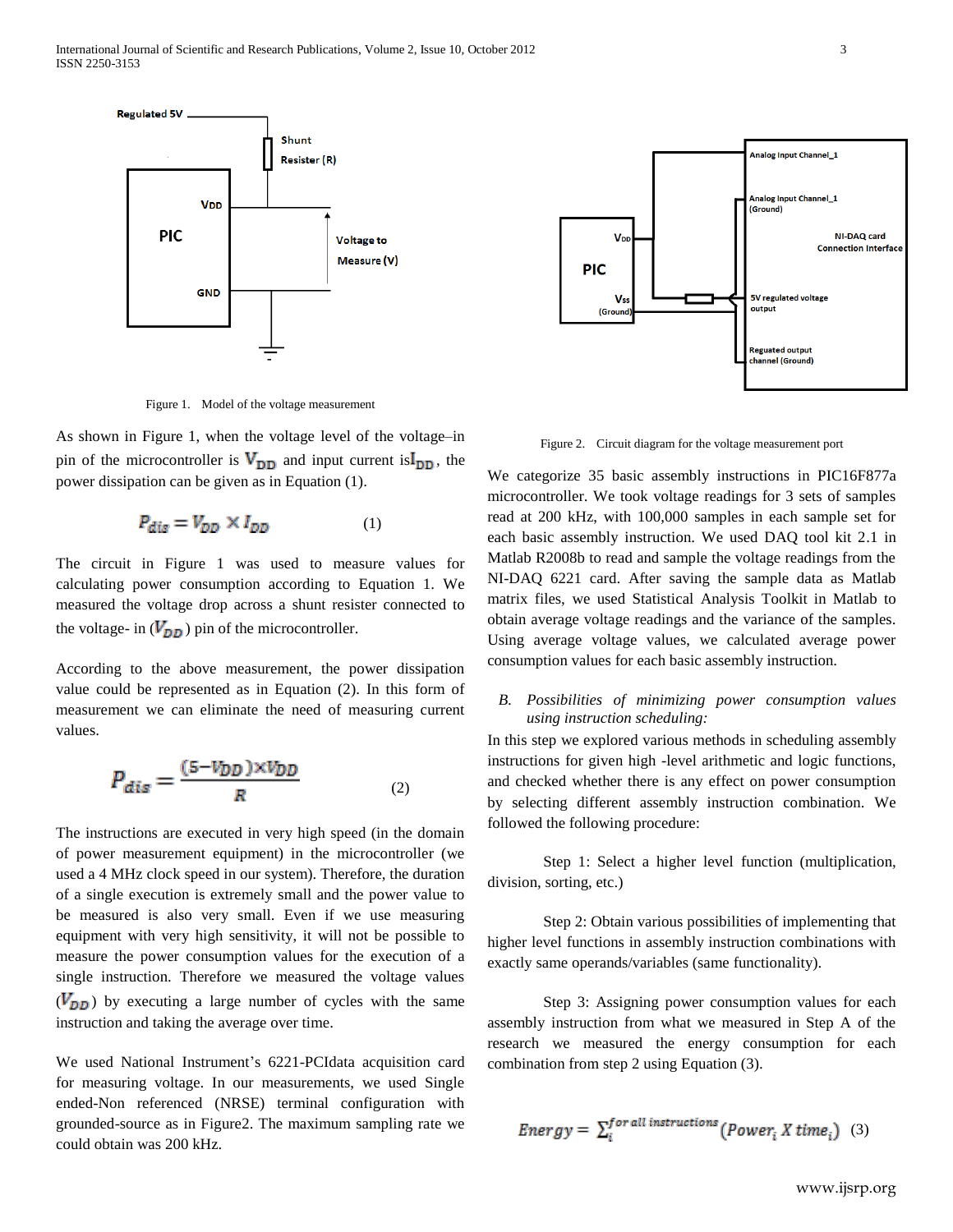Step 4: Assuming each instruction has same clock cycle time, we calculated the average power for each assembly combination using Equation (4).

$$
Average Power(P_a) = \frac{Total Energy}{Number of a execution time of}
$$
 (4)  
instructions(i) × an instruction

We report the results on our experiments in the next section.

#### IV. RESULTS

The measured average voltages of some important instructions are shown in Figure 3 and the calculated average power consumption using the average of the measured voltages for basic assembly instructions in PIC 16F877a are given in Table I.



Figure 3. Average voltages of some important instructions

As it can be seen, different instructions consume different power values and this information is used to perform the power aware instruction scheduling.

Table I: Description and Calculated power values of instructions

| <b>Instruction</b> | <b>Description</b>       | Average power<br>Consumption<br>(mW) |
|--------------------|--------------------------|--------------------------------------|
| <b>MOVLW</b> k     | Move constant to W       | 8.792                                |
| MOVF f             | Move W to f              | 8.719                                |
| MOVWFf,d           | Move f to d              | 8.850                                |
| <b>CLRW</b>        | Clear W                  | 8.797                                |
| CLRFf              | Clear f                  | 9.403                                |
| SWAPFf,d           | Swap nibbles in f        | 8.520                                |
| ADDLW k            | Add W and constant       | 9.021                                |
| ADDWFf.d           | Add W and f              | 8.880                                |
| SUBLW k            | Subtract W from constant | 8.737                                |
| SUBWFf.d           | Subtract W from f        | 11.712                               |

| ANDLW k                                                                                                                                                | Logical AND with W with constant    | 8.729  |
|--------------------------------------------------------------------------------------------------------------------------------------------------------|-------------------------------------|--------|
| ANDWFf,d                                                                                                                                               | Logical AND with W with f           | 8.875  |
| <b>IORLW</b> k                                                                                                                                         | Logical OR with W with constant     | 8.629  |
| IORWFf,d                                                                                                                                               | Logical OR with W with f            | 8.553  |
| XORLW k                                                                                                                                                | Logical exclusive OR with W with    | 8.773  |
|                                                                                                                                                        | constant                            |        |
| XORWFf,d                                                                                                                                               | Logical exclusive OR with W with f  | 8.727  |
| INCFf,d                                                                                                                                                | Increment f by 1                    | 8.973  |
| DECFf,d                                                                                                                                                | Decrement f by 1                    | 8.905  |
| RLFf,d                                                                                                                                                 | Rotate left f through CARRY bit     | 8.397  |
| RRFf,d                                                                                                                                                 | Rotate right f through CARRY bit    | 8.611  |
| COMFf.d                                                                                                                                                | Complement f                        | 11.068 |
| BCFf,b                                                                                                                                                 | Clear bit b in f                    | 8.766  |
| BSFf,b                                                                                                                                                 | Clear bit b in f                    | 12.184 |
| BTFSCf,b                                                                                                                                               | Test bit b of f. Skip the following | 8.978  |
|                                                                                                                                                        | instruction if 0.                   |        |
| BTFSSf,b                                                                                                                                               | Test bit b of f. Skip the following | 9.082  |
|                                                                                                                                                        | instruction if 1.                   |        |
| DECFSZf,d                                                                                                                                              | Decrement f. Skip the following     | 9.546  |
|                                                                                                                                                        | instruction if 0.                   |        |
| <b>INCFSZf,d</b>                                                                                                                                       | Increment f. Skip the following     | 8.715  |
|                                                                                                                                                        | instruction if 1.                   |        |
| GOTO k                                                                                                                                                 | Go to address                       | 8.791  |
| $CALL$ $k$                                                                                                                                             | Call subroutine                     | 9.318  |
| <b>RETURN</b>                                                                                                                                          | Return from subroutine              | 11.182 |
| RETLW k                                                                                                                                                | Return with constant in W           | 9.214  |
| <b>RETFIE</b>                                                                                                                                          | Return from interrupt               | 8.790  |
| <b>NOP</b>                                                                                                                                             | No operation                        | 8.984  |
| <b>CLRWDT</b>                                                                                                                                          | Clear watchdog timer                | 9.768  |
| <b>SLEEP</b>                                                                                                                                           | Go into sleep mode                  | 7.586  |
| - Any memory location (register)<br>f                                                                                                                  |                                     |        |
| W - Working register (accumulator)                                                                                                                     |                                     |        |
| k<br>- Constant                                                                                                                                        |                                     |        |
| - Bit address within an 8-bit register<br>b<br>- Destination bit (If $\mathbf{d} = w$ or $\mathbf{d} = 0$ the result is stored in the W register.<br>d |                                     |        |
| If $\mathbf{d} = \mathbf{f}$ or $\mathbf{d} = 1$ the result is stored in register f.)                                                                  |                                     |        |
|                                                                                                                                                        |                                     |        |
| * The variances for the measurements were negligible and therefore not                                                                                 |                                     |        |
| mentioned.                                                                                                                                             |                                     |        |

We considered different combinations of assembly instructions to implement the multiplication of two 4-bit numbers. Let us look at two ways of implementing the same function in assembly of PIC16F877a. In the second step of our work, we implemented multiplication of two 4-bit numbers as two different combinations (as A and B) of assembly instructions of PIC16F877a as given in Figure 4.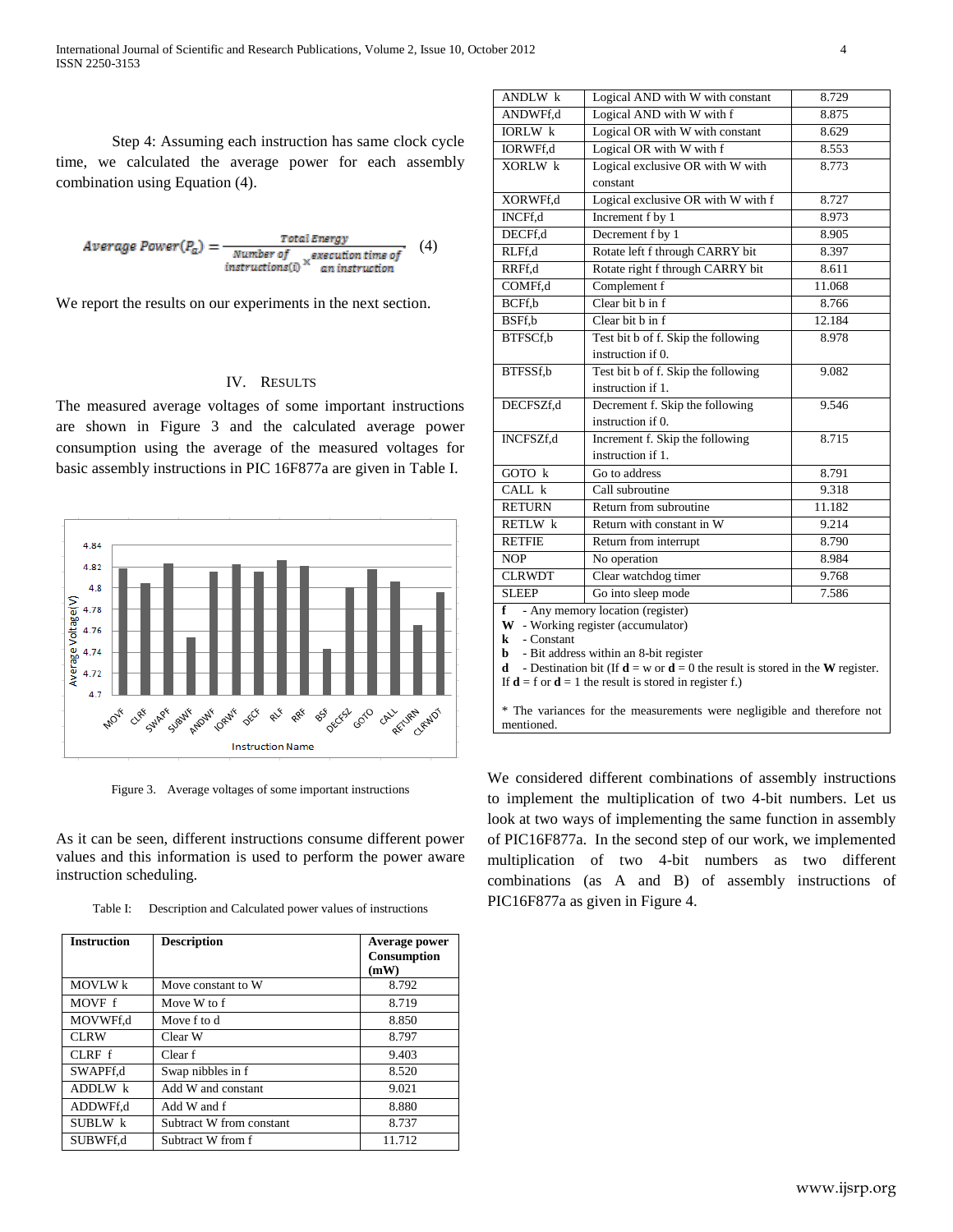# Assembly combination A:

| <b>SWAPF</b> | N1,W; |
|--------------|-------|
| <b>BTFSS</b> | N2,0  |
| ADDWF        | N2,F  |
| RRF          | N2,F  |
| <b>BTFSS</b> | N2,0  |
| <b>ADDWF</b> | N2,F  |
| RRF          | N2,F  |
| <b>BTFSS</b> | N2.0  |
| ADDWF        | N2,F  |
| RRF          | N2,F  |
| <b>BTFSS</b> | N2,0  |
| ADDWF        | N2,F  |
| RRF          | N2,F  |
|              |       |

# Assembly combination B:

| <b>MOVF</b> | x            |          |
|-------------|--------------|----------|
|             | <b>ADDWF</b> | X, F     |
|             | <b>BTFSS</b> | Υ,Ο      |
|             | <b>MOVLW</b> | o        |
|             | <b>BTFSC</b> | Y, 1     |
|             | <b>ADDWF</b> | X, W     |
|             | RT.F         | X, F     |
|             | <b>BTFSC</b> | Y, 2     |
|             | <b>ADDWF</b> | X, W     |
|             | RT.F         | X, F     |
|             | <b>ETFSC</b> | W,3      |
|             | *****        | 1.1<br>v |

Figure 4. PIC16F877a assembly instructions for 4bit multiplication

The energy and power analysis of both of the assembly combinations are given in Table II.

# Table II: Power and energy for two assembly combination of multiplication of two 4-bit numbers

|                                                      | combination A | <b>Combination B</b> |
|------------------------------------------------------|---------------|----------------------|
| No of total instructions                             | 13            | ר ו                  |
| Total energy (if time for each<br>instruction $=$ t) | 114.8121 t    | 105.9721 t           |
| Average Power consumption<br>mW                      | 8.832         | 8.831                |

Similarly, we analyzed different combinations of assembly instructions for some other high level functions such as, bubble sorting, square root of an integer number, analogue to digital converter, etc. Some of the results are presented in Table III and Table IV. We have not given the assembly combinations here due to the space limitation (each one of them is very long).

# Table III: Power and energy for two assembly combination of analog to digital converter

|                                                      | combination A | <b>Combination B</b> |
|------------------------------------------------------|---------------|----------------------|
| No of total instructions                             | 114           | 90                   |
| Total energy (if time for each<br>instruction $=$ t) | 1039.6291 t   | 822.4749 t           |
| Average Power consumption<br>mW)                     | 9.120         | 9.139                |

# Table IV: Power and energy for two assembly combination of analog to digital converter

|                                                     | combination A | <b>Combination B</b> |
|-----------------------------------------------------|---------------|----------------------|
| No of total instructions                            | 208           | 197                  |
| Total energy (if time for each<br>$instruction = t$ | 1937.9373t    | 1820.4801t           |
| Average Power consumption<br>mW)                    | 9.137         | 9.241                |

This idea of selecting the optimum combination of instructions can be used in the system programmer's level, when the code is written by the programmer. Some basic techniques can be applied by the programmer for example using iteration instead of recursion in order to minimize the number of RETURN instructions (note that the RETURN instruction has higher power consumption). Inline functions (eg: In C) can also be used. When a function is to be called, inline programming techniques copy the written code of the called function into the place in the higher level language, where the function is called, before it is compiled.

## V. DISCUSSION

When measuring the power consumption of assembly instructions, there were many limitations and short coming:

- The sampling rate we used in the experiment (200 kHz) was not enough (to have cycle accurate power measurement) as the measured instructions were running at 4MHz.
- There were interference and environmental noise during the measurement.
- Due to the reasons mentioned above, there could be errors in the voltage readings and calculated power values.
- In some of these instructions there are observable differences in power consumption values.

When looking at the different combinations of assembly instructions for higher level functions, we could find some instances with considerably lesser power/energy consumption. And in almost all the occasions where some assembly combinations take less power to operate, there wasn't any performance digression as number of clock cycles was not higher.

Having lesser average power consumption does not necessarily mean having less energy consumption. As the number of clock cycles increases, energy is higher regardless of the average power (Equation (5)).

Energy Consumption = Average Power  $\times$  Total Time (5)